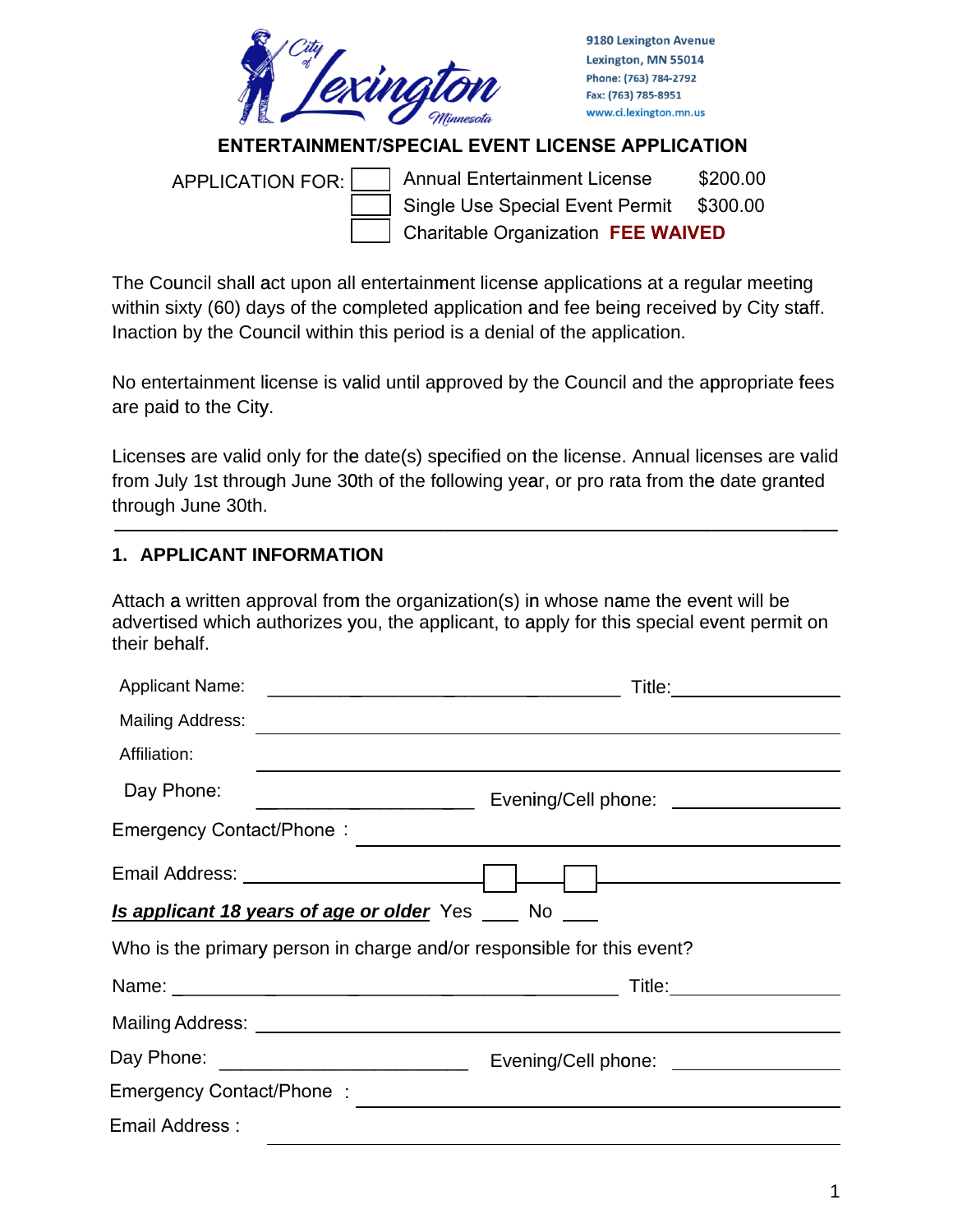## **2. TITLE, PURPOSE AND DESCRIPTION OF EVENT:**

#### **3. EVENT PRINCIPALS**

Submit a list of principals involved in the proposed special event, including professional organizers, promoters, financial underwriters, commercial sponsors, charitable agencies for whose benefit the event is being produced or advertised, etc. Attach additional pages if necessary to include all of the principals involved.

|                                                                                        | Title:_______________________ |     |
|----------------------------------------------------------------------------------------|-------------------------------|-----|
| Organization / Business / Agency / Affiliation: ________________________________       |                               |     |
|                                                                                        |                               |     |
| Organization / Business / Agency / Affiliation: ________________________________       |                               |     |
|                                                                                        |                               |     |
| Organization / Business / Agency / Affiliation: ________________________________       |                               |     |
|                                                                                        |                               |     |
| Organization / Business / Agency / Affiliation: ________________________________       |                               |     |
| <b>4. EVENT COMPONENTS</b>                                                             |                               |     |
|                                                                                        |                               |     |
| Requested hours of operation: from: __________ OAM OPM to _______ OAM (                |                               | JРM |
|                                                                                        |                               |     |
|                                                                                        |                               |     |
| (Attach a draft of any entry forms for participants and/or spectators.)                |                               |     |
|                                                                                        |                               |     |
| Will any city streets require temporary closure or restrictions? Yes <b>Lease</b> No 1 |                               |     |
| Identify streets and times/dates of closure or restrictions: ____________________      |                               |     |
|                                                                                        |                               |     |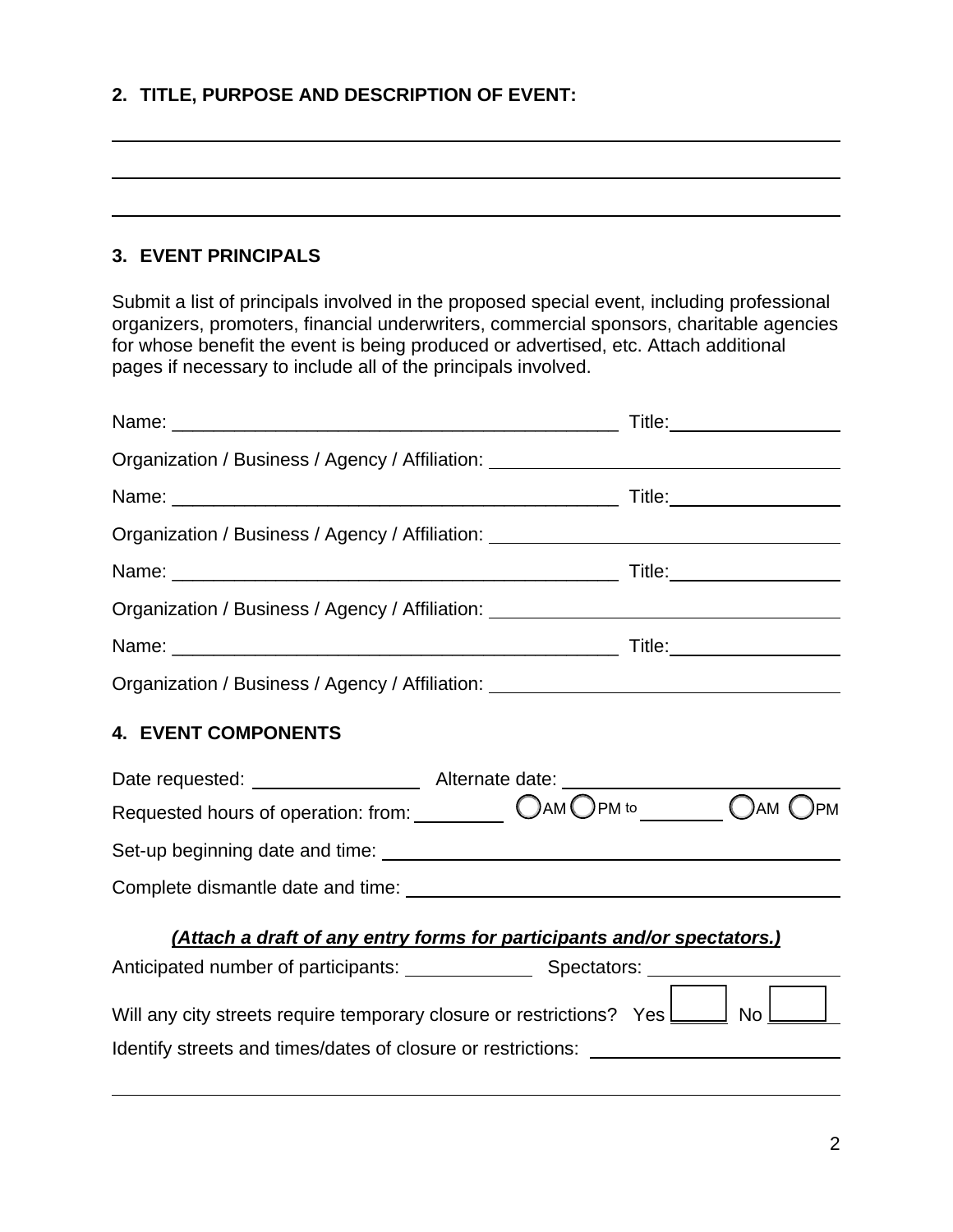# **5. LOCATION AND MAP**

**Please attach a map or plans for your event layout.** At minimum, the following items should be included. Check off items below that pertain to your event and indicate them on the event map. Please use a "to-scale" drawing.

- A)  $\Box$  If a route is involved, mark the beginning and finishing area with arrows
	- and places where any motorized vehicles need to be considered.
- B) Size and location of any tables, tents, structures and enclosures,
- $C$ )  $\Box$  Entertainment or stage locations
- D)  $\Box$  Alcoholic beverage concession area
- E) Non-alcoholic beverage concession area
- $\Box$  Food concession area (cooking, serving and consumption areas)
- G) General merchandise concession areas
- H) Portable toilet facilities
- I) First-aid facilities
- J) Event participant and/or spectator parking areas
- $K$ )  $\Box$  Event organizer's command post
- L) Fireworks or pyrotechnics site
- M) Vehicle fuel handling site
- N) Fencing or others method for securing event area
- $\Box$  Site of electrical wiring to be installed for the event
- P)  $\Box$  Trash receptacles

 $\overline{a}$ 

- $Q$ )  $\Box$  Electrical sources to be used for cooking
- R) Temporary structures constructed for the event
- $S)$   $\Box$  Other Please describe: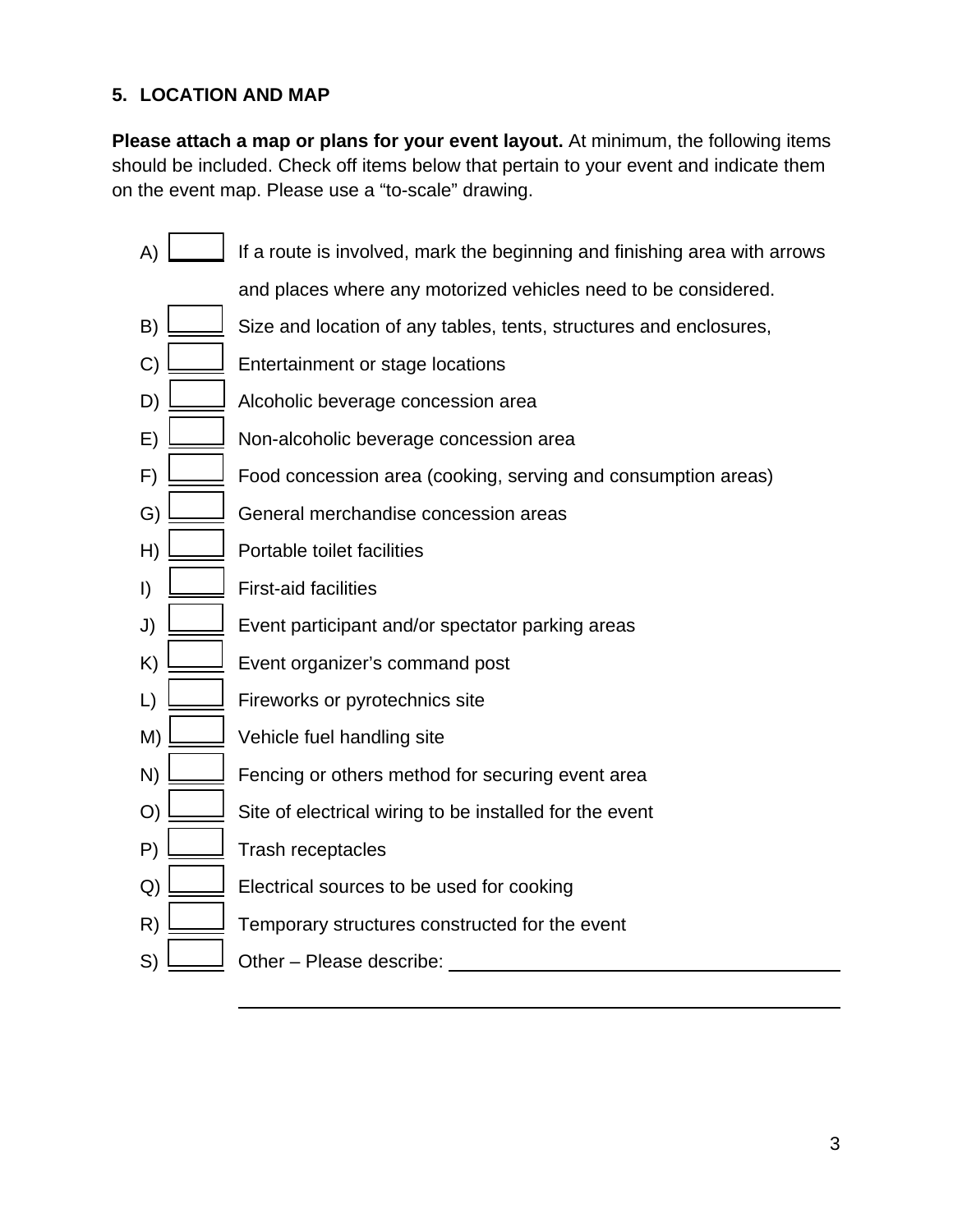## **6. FOOD, BEVERAGES AND ENTERTAINMENT**

| Will food and/or non-alcoholic beverages be served? Yes $\boxed{\phantom{a}}$<br>No                                                                                                                                                 |  |  |  |  |  |
|-------------------------------------------------------------------------------------------------------------------------------------------------------------------------------------------------------------------------------------|--|--|--|--|--|
| If yes, describe sanitation measures, food handling procedures and the nature of the                                                                                                                                                |  |  |  |  |  |
| food (such as pre-packaged foods, hot dogs, pre-mixed soda, raw meats, fish,                                                                                                                                                        |  |  |  |  |  |
| vegetables, unpeeled fruit or peeled and cut fruit): ___________________________                                                                                                                                                    |  |  |  |  |  |
|                                                                                                                                                                                                                                     |  |  |  |  |  |
| Describe any plans you have for cooking food in the event area including fuel or                                                                                                                                                    |  |  |  |  |  |
|                                                                                                                                                                                                                                     |  |  |  |  |  |
| if you intend to serve food you will need a permit from the Anoka County<br>Department of Environmental Health. Please attach a copy of the permit to this<br>application.<br>Will alcoholic beverages be served? Yes $\Box$<br>NoL |  |  |  |  |  |
| If yes, describe what method will be used to ensure that alcoholic beverages will be<br>consumed only by persons 21 years of age and older:                                                                                         |  |  |  |  |  |
|                                                                                                                                                                                                                                     |  |  |  |  |  |

Describe how, where, when and by whom the alcoholic beverages will be served:

If a casino party, a dance, or live entertainment is part of your event, please describe:

Please describe all of the activities of your event for which a license is required, for example: a cabaret license, etc. Attach all required licenses to this application. Please note that certain licensing may be required by City, County and State agencies, such as a Large Assembly License for gatherings over 1,000 people, some types of food handling licensing, Gambling License, Cabaret License, etc. It is your responsibility to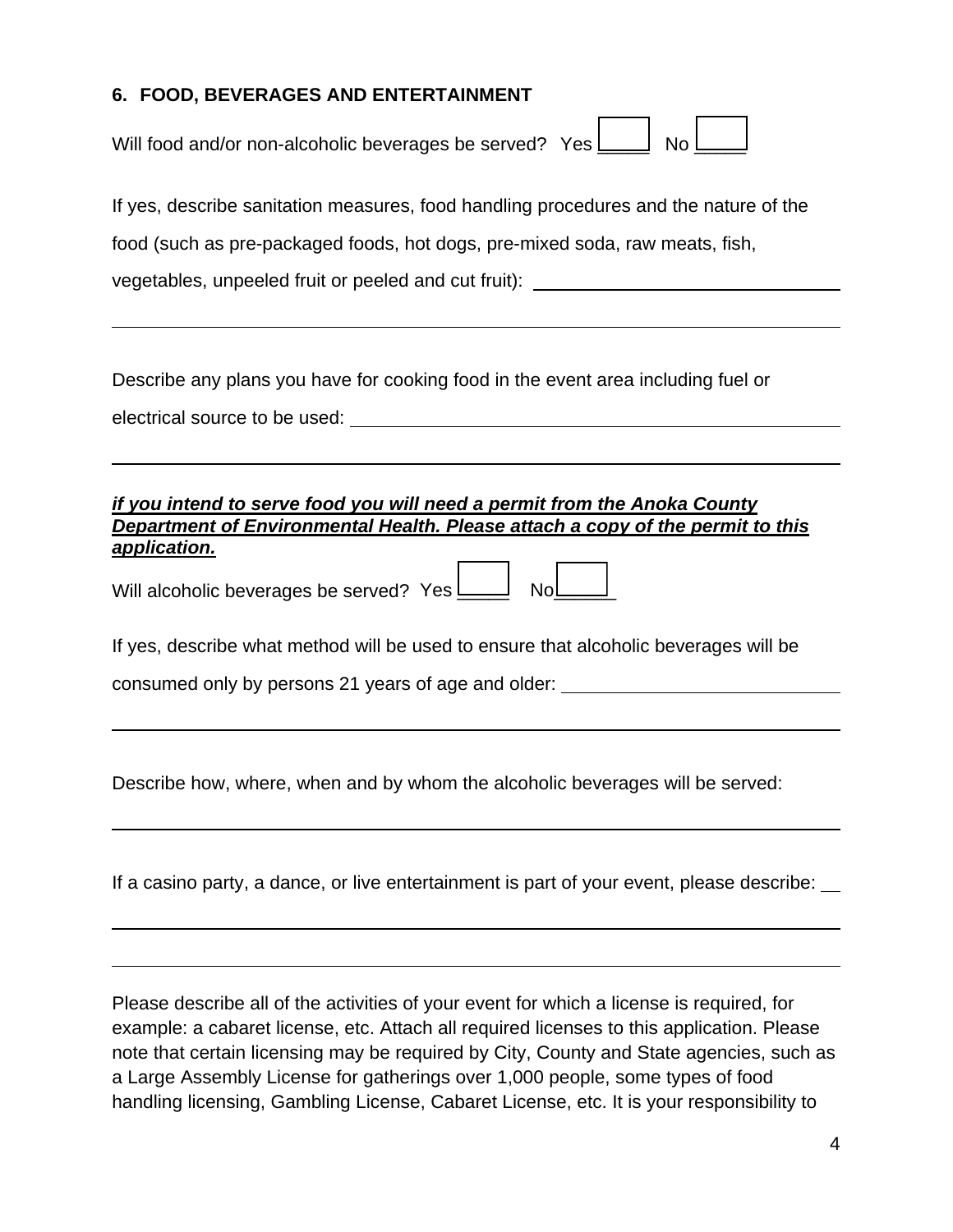check with the City Clerk or local authorities to determine what licensing is required prior to submitting this application.

Describe entertainment plans and intended hours:

If there will be music, sound amplification or any other noise impact, please describe,

including the intended hours of the music, sound or noise:

# **7. VENDORS OR CONCESSIONAIRES**

 $\overline{a}$ 

 $\overline{a}$ 

 $\overline{a}$ 

 $\overline{a}$ 

 $\overline{a}$ 

 $\overline{a}$ 

Describe what vendors or concessionaires you will allow in conjunction with the event and the purpose of these concessions:

Describe how you intend to regulate, monitor and control the type, number and quality of vendors/concessionaires whom you may permit to operate in conjunction with the event: where the contract of the contract of the contract of the contract of the contract of the contract of the contract of the contract of the contract of the contract of the contract of the contract of the contract of t

# **8. SECURITY AND SAFETY PROCEDURES**

Describe your proposed procedures for set-up, operation, internal security and crowd control:

If the event is to occur at night, describe how you are going to light the event area in order to increase the safety of participants and spectators coming to and leaving the event: where the contract of the contract of the contract of the contract of the contract of the contract of the contract of the contract of the contract of the contract of the contract of the contract of the contract of t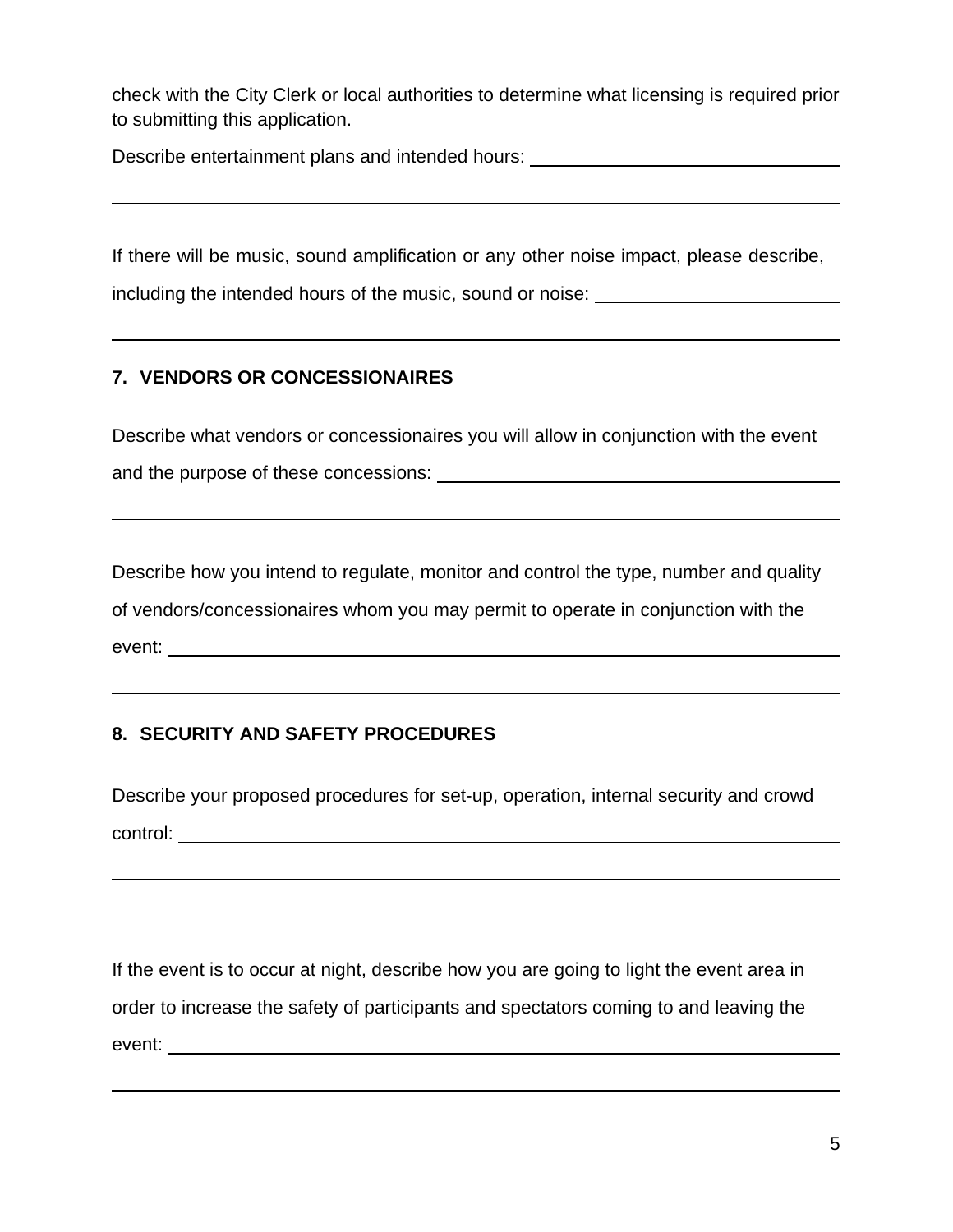Describe plans to provide first aid, if needed: \_\_\_\_\_\_\_\_\_\_\_\_\_\_\_\_\_\_\_\_\_\_\_\_\_\_\_\_\_\_\_\_

 $\overline{a}$ 

 $\overline{a}$ 

 $\overline{a}$ 

Give the name, address and phone numbers of the agency or agencies which will provide first aid staff and equipment if required. Attach additional sheets if necessary.

| Indicate medical services (if required) that will be provided for this event: |  |
|-------------------------------------------------------------------------------|--|

*Attach to this application a copy of your building permit(s) if you are installing any electrical wiring on temporary or permanent basis and/or if you are building any temporary or permanent structures such as bleachers, scaffolding, a grandstand, stages or platforms.*

*Attach a copy of your fire department permit or inspection report to this application if you will use parade floats; an open flame; fireworks or pyrotechnics; vehicle fuel; cooking facilities; enclosures (and tables within those closures); tents, air supported structures, canopies, or fabric shelters.*

*Attach a copy of a proposed site security plan and a proposed parking plan*

## **9. SANITATION PLAN**

Describe your plan for clean-up and material preservation. Include number, type and location of portable toilets or permanent toilets, and trash and recycling containers to be provided for the event. Indicate who will be responsible for clean-up activities during and after the event:

## **10. CITY SERVICES/EQUIPMENT**

Describe City services and/or equipment requested for this event. City barricades,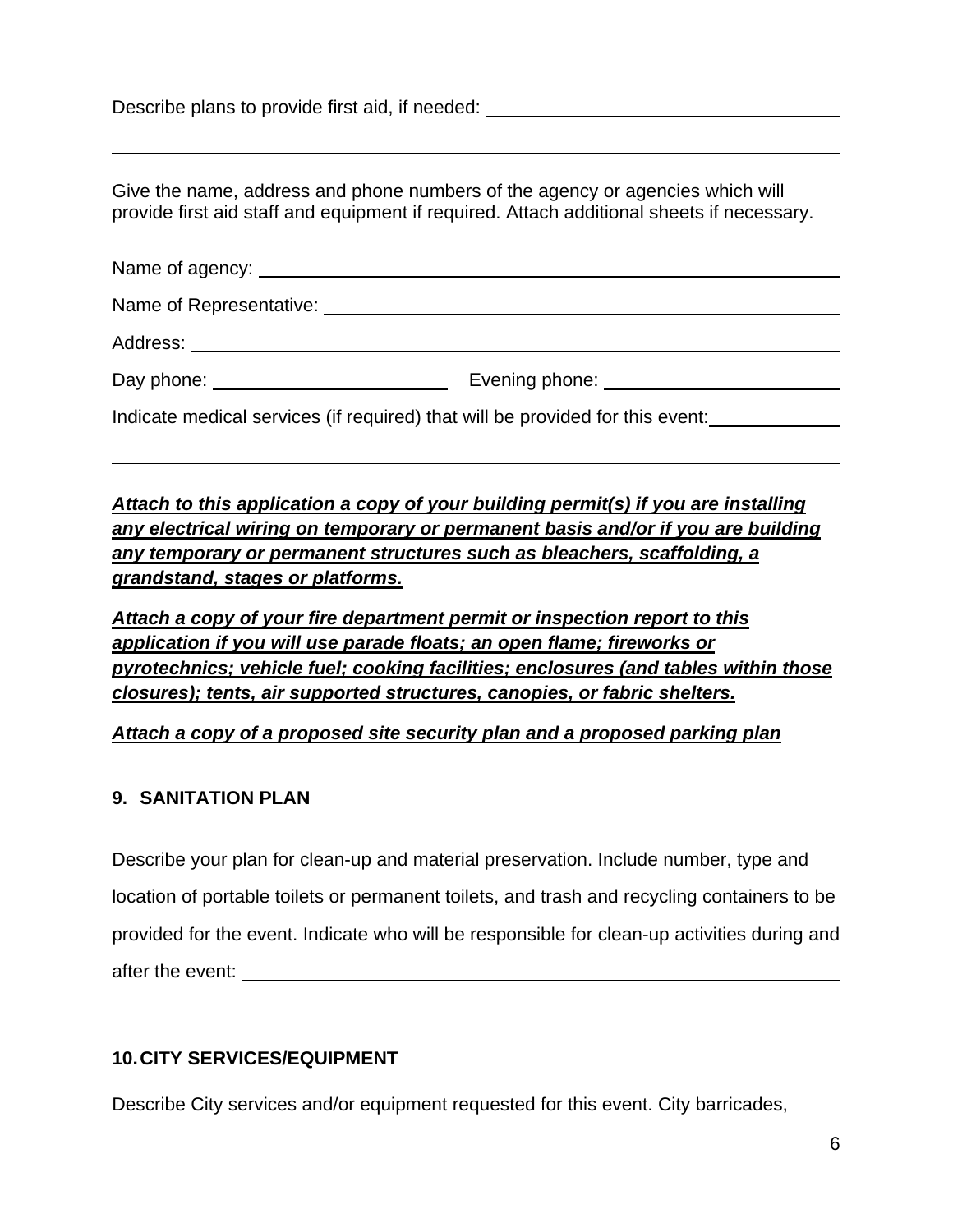cones, signs and other equipment may be borrowed on an as-available basis. You should make advance arrangements to pick up and return this equipment. If you or any volunteers cannot pick up and return this equipment, please attach a letter requesting these services and explaining why your organization cannot perform them. This will be reviewed, then approved or denied by the public works foreman.

## **11. FEE STRUCTURE / EVENT CHARGES**

 $\overline{a}$ 

 $\overline{a}$ 

 $\overline{a}$ 

 $\overline{a}$ 

If there is a fee or donation required as a condition of attendance or participation of this event, please describe the amounts to be collected from various categories of participants or spectators:  $\overline{\phantom{a}}$ 

If a donation is requested on a purely voluntary basis, describe how you intend to inform participants/spectators or others that they may participate in the event whether they make a donation or not:

## **12. OTHER PERTINENT INFORMATION**

Please list below any other miscellaneous information you feel would be important and have a bearing on the approval of this Special Event Permit request:

#### **13. INSURANCE**

*You must provide proof of insurance coverage for your event. Attach to this application a certificate of insurance including the policy number, amount and the provision that the City of Lexington is included as an additional insured. (Please note – insurance requirements depend upon the risk level of the event. Also, if your event can be classified as first amendment expressive activity, insurance requirements can be waived under certain circumstances.)*